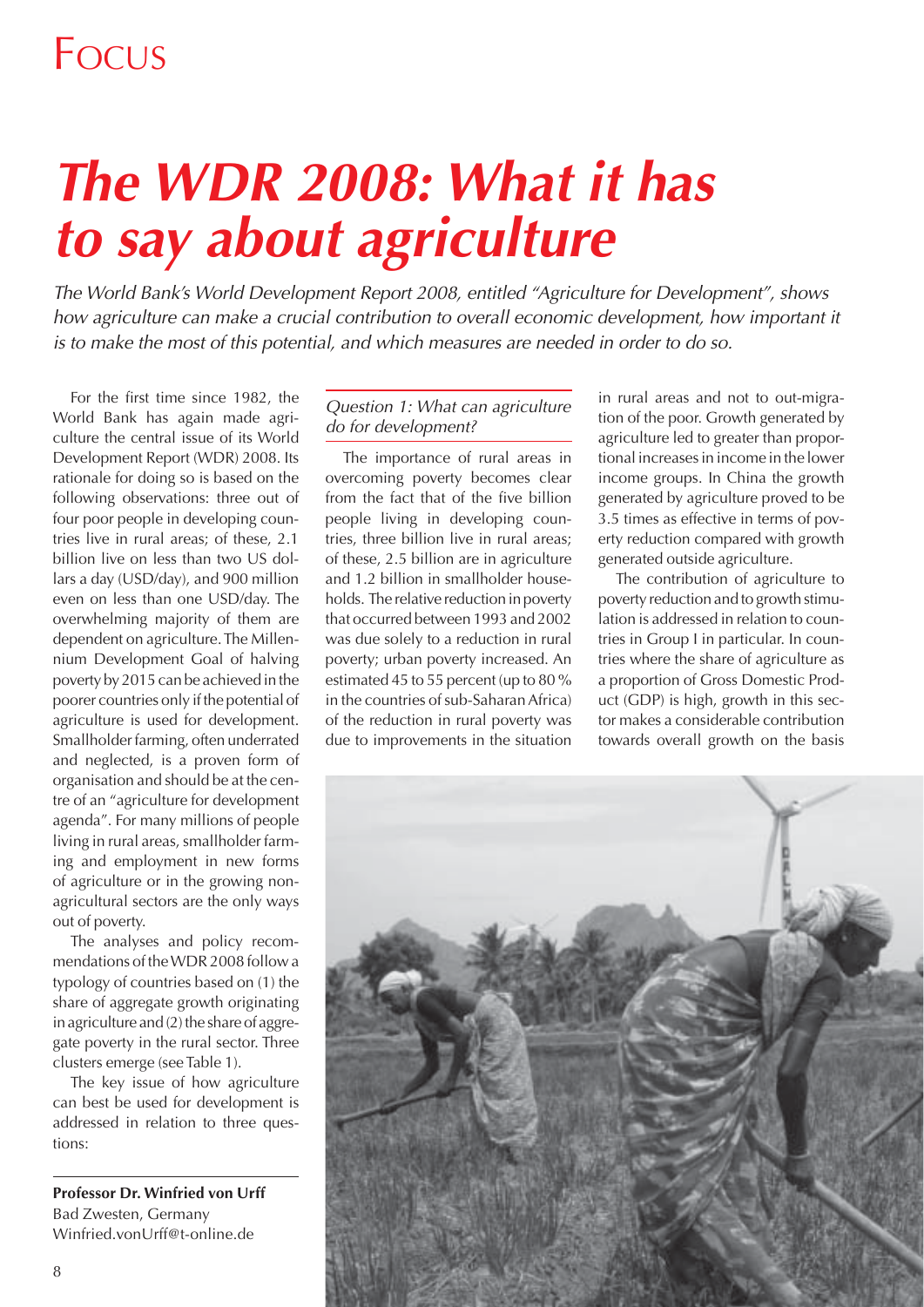## $F_{\bigcirc}$ CUS

of simple arithmetic alone. In addition, a greater supply of food leads to lower prices and lower wages, which favour growth. The direct price effect is strengthened via forward and backward linkages with other sectors, leading to "agriculture demand-led industrialisation".

In many countries these opportunities have hardly been used. Where it would have been needed most, investment in agriculture has been too low. In areas where agricultural growth has not taken place, high population growth and missed opportunities for income diversification have led to a persistence of mass poverty and food insecurity, to a declining soil fertility, and an increase in income disparities and political tensions.

The WDR 2008 notes with regret that donors have turned their backs on agriculture. The reasons for this include falling world market prices, which have made many agricultural projects appear unprofitable, and a lack of reforms in the OECD countries, which have caused many developing countries to resort to protectionism



|  |  | <b>Table 1: Typology of countries</b> |
|--|--|---------------------------------------|
|  |  |                                       |

|                 |                                                                                                              | <b>Share of</b><br>aggregate<br>growth<br>originating in<br>agriculture | Share of<br>aggregate<br>poverty in<br>the rural<br>sector | <b>Rural</b><br>popu-<br><b>lation</b> |
|-----------------|--------------------------------------------------------------------------------------------------------------|-------------------------------------------------------------------------|------------------------------------------------------------|----------------------------------------|
| Type I:         | Agriculture-based countries:<br>Most countries of sub-Saharan Africa                                         | $70\%$                                                                  | $32\%$                                                     | 417<br>million                         |
| <b>Type II:</b> | Transforming countries:<br>Typical representatives are China,<br>India, Indonesia, Morocco, Thailand         | $70\%$                                                                  | $7\%$                                                      | 2200<br>million                        |
|                 | Type III: Urbanised countries:<br>Most of the countries of Central Asia,<br>Eastern Europe and Latin America | $39\%$                                                                  | $7\%$                                                      | 255<br>million                         |

and subsidies. In addition, new priorities have been set in development cooperation, such as budgetary assistance and balance of payments aid, as well as debt relief, and a certain anti-technology mood has prevailed in public opinion. Despite proven high economic profitability (internal rates of return between 35 % and 50 %) underinvestment in agricultural research persists.

The WDR sees in more recent evolutions growing opportunities to use agriculture for economic development. This includes new markets, technical and institutional innovations as well as a new understanding of the role of both the state and civil society. Private entrepreneurs play an increasing role in value chains. Altered consumer preferences and regional integration have led to the creation of new markets for staple foods and traditional export products. The report mentions specifically:

- global market shifts with growing demand for high quality products and new market players (integrated food chains),
- large corporations in agribusiness,
- long-term decline in prices for staple foods and tropical export products,
- new niche markets (organic products, fair trade),

*The World Bank Report emphasises the development of the smallholder farming and how to network with agribusinesses in improving productivity and marketing.*

- new markets for biofuels,
- technical and institutional innovations,
- changed role for the state
	- less direct provision of goods and services for agriculture,
	- more provision of public goods, regulatory functions and compensation for socially undesirable impacts of reform measures, as well as environmental management where market forces may have negative external effects,
- increasing power of civil society organisations.

The private sector is the driving force in value chains. One important role for the state should be to correct market failure, to regulate competition and to increase the competitiveness of the agribusiness sector through strategic public-private partnerships, as well as to ensure the participation of smallholders and farm labourers. This depends on the extent to which rural households are able to realise direct welfare gains as net sellers and indirect gains as labourers and consumers of food. Production is done largely by smallholders, supported by their organisations. If they do not succeed in organising and marketing smallholder production collectively, the report sees a labour-intensive commercial form of agriculture as the better form of production, and efficient and fair labour markets as the key to poverty reduction.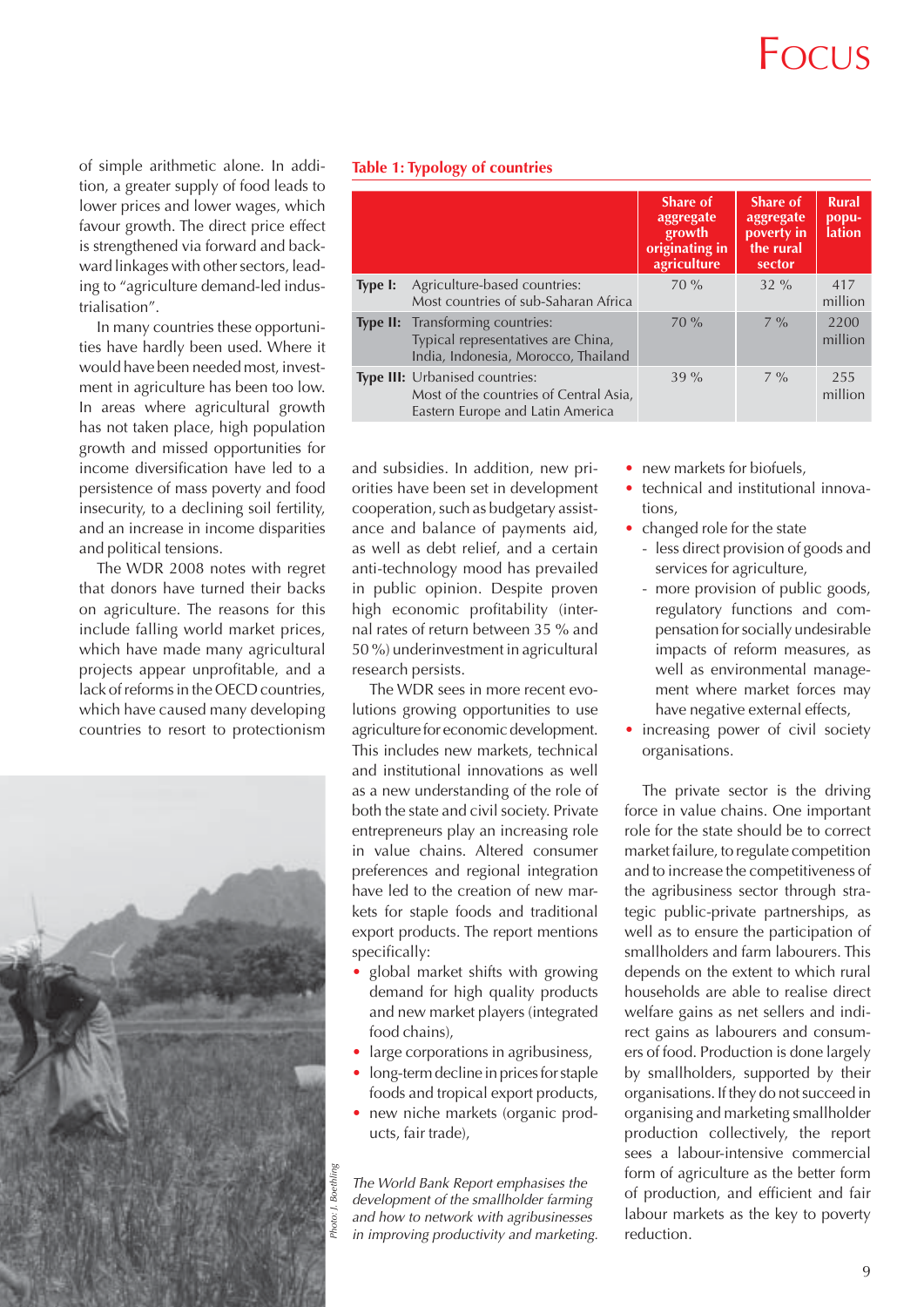

*Question 2: What are proven instruments in using agriculture for development?* 

In answering this question the authors distinguish between the following fields of action:

**Increasing access to assets.** The WDR 2008 names land and human capital the most important assets of households. An improvement in assets often requires investment, but in many cases institutional improvements are more important. Most important are clear and secure land ownership rights as well as a functioning land market. The report names some examples of how better ownership rights can be introduced – such as by acknowledging traditional rights or certifying ownership rights – and of easier access to land via rental markets, as, for example, in China.

*When will the dream also come true for smallscale farmers to relieve their daily burden of hard work by using modern machinery?*

Education and health are accorded a key role in terms of strengthening human capital.

**Making smallholder farming more productive and sustainable.** In making smallholder farming more productive and sustainable – depending on the intensity of their market contacts – the follow-

ing elements are of different importance:

- Improving price incentives and increasing the quality and quantity of public investment;
- Making markets (for products and factors of production) work better;
- Improving access to financial services and reducing exposure to uninsured risks;
- Enhancing the stature of producer organisations;

| Policy objective                                                                       | <b>Country Type</b>                                                       |                                                                     |                                                                            |  |  |  |
|----------------------------------------------------------------------------------------|---------------------------------------------------------------------------|---------------------------------------------------------------------|----------------------------------------------------------------------------|--|--|--|
|                                                                                        | Type I:<br>Agriculture-based countries                                    | <b>Type II:</b><br>Transforming countries                           | <b>Type III:</b><br>Urbanised countries                                    |  |  |  |
| Focus of the strategy                                                                  | Accelerating growth,<br>poverty reduction,<br>and food security           | Reducing rural-urban income<br>gaps and poverty                     | Linking smallholders to<br>the new food markets and<br>providing good jobs |  |  |  |
| Increase access to markets and<br>establish efficient value chains                     | Building markets and value<br>chains<br>$++$                              | Infrastructure to support<br>diversification                        |                                                                            |  |  |  |
| Increase smallholder<br>competitiveness and facilitate<br>market entry                 | Smallholder-based revolution,<br>promote exports<br>$+++++$               | High value activities<br>$+++$                                      | Inclusion on new food markets<br>$+++++$                                   |  |  |  |
| Improve livelihoods in<br>subsistence agriculture and<br>low-skilled rural occupations | Securing livelihoods and food<br>security of subsistence farmers<br>$+++$ | Food staples and livestock;<br>safety nets<br>$+++$                 | Subsistence agriculture;<br>social assistance<br>$+++$                     |  |  |  |
| Increase employment<br>opportunities in rural labour<br>markets and enhance skills     | Facilitate labour mobility and<br>rural non-farm employment               | Rural non-farm economy;<br>skills for successful migration<br>$+++$ | Territorial development; skills<br>for the rural non-farm economy<br>$+++$ |  |  |  |

#### Table 2: Country type specific strategies to combat rural poverty

*Note: Signs indicate relative priorities for policy attention assigning 10 points across objectives.*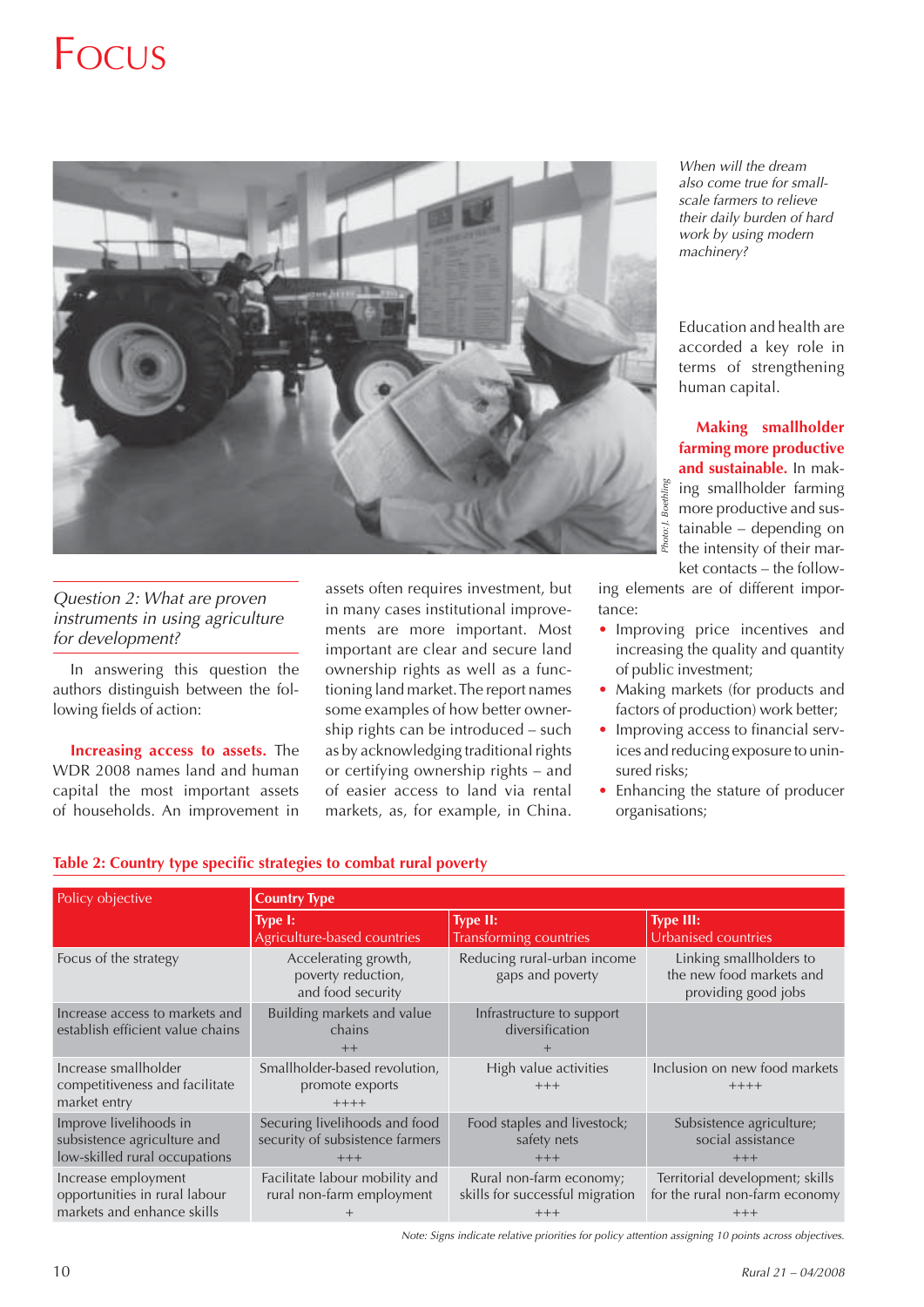- Promoting innovation through science and technology;
- Making agriculture more sustainable and a provider of environmental services.

**Establishing new sources of income, facilitating migration.** With the exception of sub-Saharan Africa, between 45 and 60 percent of the rural workforce is integrated into the agricultural and the rural non-agricultural labour market. The most urgent task is to create more jobs, even if they are modestly paid. The driving force behind a dynamic rural economy outside agriculture is an expanding agriculture and a favourable climate for investment. It is important that the non-agricultural sectors are linked to larger markets through a reduction in transaction costs by developing infrastructure and improving market information. The rural population's transition to higher quality occupations demands an adaptation of labour market rules and an improvement in qualifications. Offering social support to the chronically and transitionally poor via food aid or cash transfers improves not only their social situation but also the efficiency of the transformation.

#### *Question 3: How to implement agriculture-for-development agendas?*

The final part of the WDR 2008 deals with the relative importance of the policy objectives

- **1** Increase access to markets and establish efficient value chains,
- **2** Increase smallholder competitiveness and facilitate market entry,
- **3** Improve livelihoods in subsistence agriculture and low-skilled rural occupations,
- **4** Increase employment opportunities in rural labour markets and enhance skills within the three country types and the respective development strategies. The results are summarised in table 2.

#### **WDR 2008 – An OECD viewpoint**

Agriculture and rural development have returned to the political agenda. Alarmed by the hunger revolts in numerous developing countries, even the heads of state and government at the G8 summit will now be addressing the causes and impacts of the soaring food prices. It is to be hoped that the boost in political attention will not ebb just as rapidly when prices start to decline again. Concrete political consequences are needed to implement sustainable agriculture and rural development strategies. This applies worldwide, not just in developing countries but also in the "developed" OECD countries.

The 2008 World Bank report, for the first time since 25 years, has at last provided a comprehensive and differentiated analysis of agricultural development problems and potentials in developing and newly industrialising countries. The inadequate achievement rate of the Millennium Development Goals (MDGs), in which the community of states have committed to halve hunger and poverty by 2015, illustrates how urgently necessary this is.

The number of people suffering from hunger is to be reduced to 400 million. Instead, it has risen to 850 million at the present time and it is clear that especially Africa cannot achieve this MDG. The number of poor people living on less than one US dollar (USD) a day is to be reduced to 650 million. Today we still have more than 1.2 billion. About three quarters of these people live in rural areas, and mainly depend on agriculture. The World Bank Report pertinently shows that any successes in reducing poverty at all were made in the rural regions of East Asia, primarily in China. In towns and megacities on the other hand, poverty has increased by more than 20 percent all over the world.

The enormous difference between the development goals and the actual inputs made to achieve them is demonstrated by the Official Development Assistance (ODA) figures on development assistance published by the OECD Development Assistance Committee (DAC). Over the last two decades, the percentage spent on agriculture, forestry and fisheries dropped from more than 10 percent to less than 3 percent This is equivalent to just about 3 billion USD. In contrast, OECD countries support their own agriculture with 270 billion USD each year.

The agricultural policy of the "developed" countries is an appalling example of how difficult it can be to actually put into action a policy which is recognised in theory as the right thing to do. This situation is co-responsible for the fact that not only has the agriculture of many developing nations not been promoted, but indeed it has been decisively hindered. Potential export countries have been refused access to rich countries' agricultural markets. Massive export subsidies and credits have caused prices on the world market – and in most cases also the prices of agricultural goods on the developing countries' domestic markets – to fall so low that they crush any incentive to raise national agricultural production, develop rural markets and invest in infrastructure.

The OECD analyses also indicate that agricultural protectionism in OECD countries themselves is neither economically, socially or ecologically sound or leading to sustainable rural development. It is necessary to dismantle sectoral subsidy mechanisms that distort markets and trade, and to make a transition to a geographically differentiated approach which optimally valuates both the agricultural sector and also the overall rural-development potential of a given area. Consequently, development policy, too, must take a holistic view of the potentials of rural regions. Only when agricultural prices and production have been assured, and also the pertinent infrastructure, above all for transport and stocking facilities, together with basic services such as training, extension, credits and also land tenure and water rights, will rural development strategies achieve sustainable success.

> *Heino von Meyer Head of OECD Berlin Centre*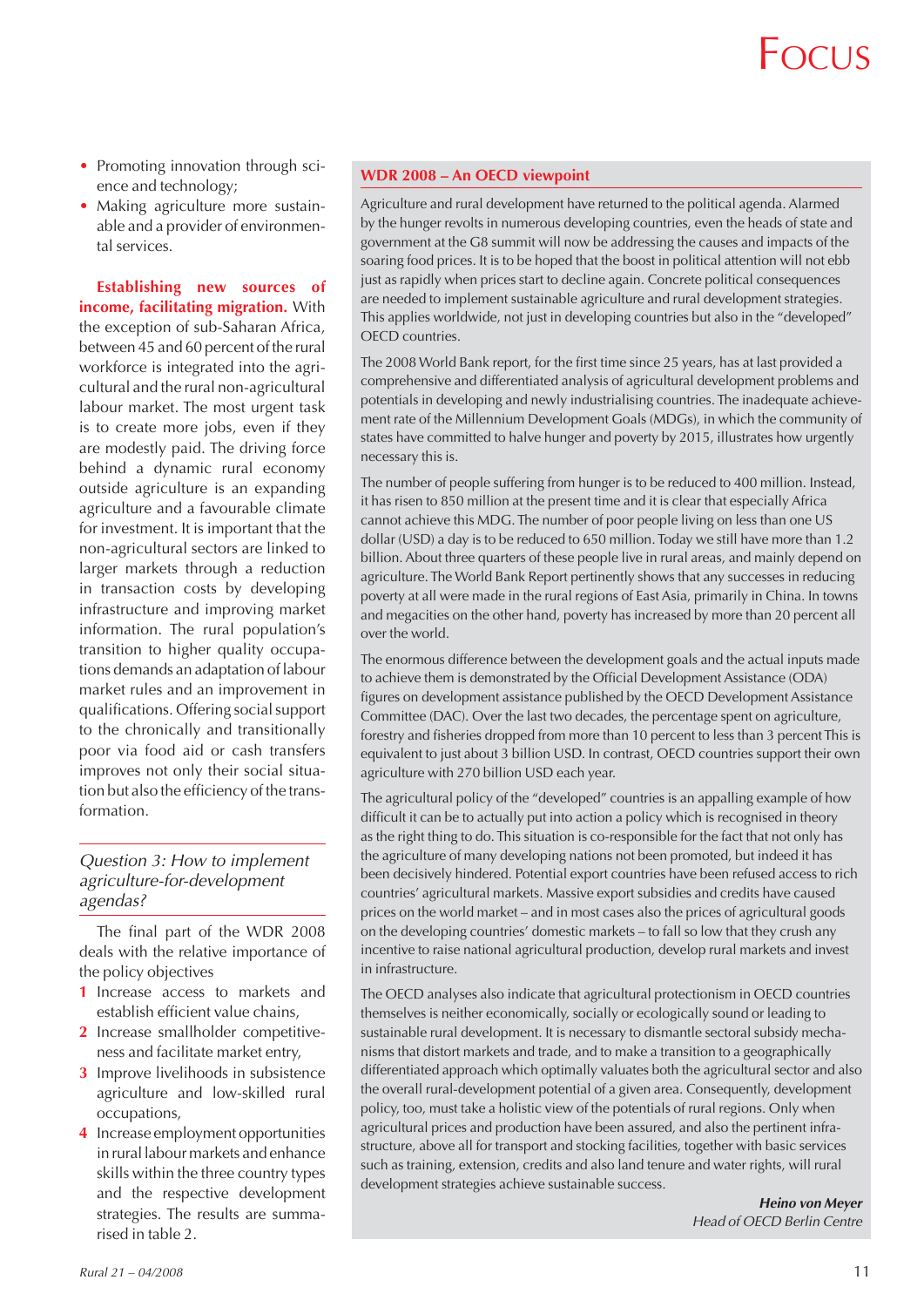#### **The WDR 2008 and the current food crisis**

Dramatic developments have taken place on the world's agricultural markets since the middle of last year. The price for wheat, for example, rose in the second half of 2007 from 180 to 420 USD/tonne, but then fell again with wide fluctuations. Similar price increases occurred in the case of maize and oil seed. The price of rice, which up until the end of 2007/beginning of 2008 had risen modestly to 330 USD/tonne, shot up after that to 750 USD/tonne, triggering a panic reaction among consumers and governments alike. The dramatic price increases led to food revolts in many countries (including Mexico, Egypt, India, Indonesia, Peru and, most recently, Haiti). Governments generally responded by imposing export prohibitions or export duties. The United Nations, World Bank and IMF are becoming increasingly concerned, given that political destabilisation on a large scale appears to be a real danger.

The price trend results from the fact that, on important agricultural markets, consumption rose faster than production. This can be shown by the world cereals market. In the years since 2000/2001 consumption has been higher than production, with the exception of a single year (2004/05). The result has been a drastic reduction in cereal stocks, which in 2006/07 were only 16 percent of annual consumption and in 2007/08, according to existing estimates, will fall to the unprecedented level of 14.6 percent. The immediate catalyst was failed harvests due to drought in several important producer countries, especially Australia.

Driving forces behind the increase in consumption were the increase in the world's population and growing per capita consumption in important developing and newly industrialised countries. Both facts had repeatedly been predicted in the past. All what may be seen as a surprise is the speed at which income-related consumption increased. The main reason for the inadequate development of production is the decades-long neglect of agriculture in development efforts, extensively dealt with by the WDR 2008 along with the reasons for it.

A crucial factor in the present scenario is the evolution of energy prices which has a direct bearing on the costs of inputs into agricultural production (fuel, fertilisers and pesticides, machines).

Moreover, as the price of energy increases, energy crops increasingly compete with food. In Brazil the production of sugar cane-based ethanol has a long tradition and is economically competitive. By 2015 production there is set to be increased from currently 16 million to 26 million cubic metres and the area given over to sugar cane from six to nine or ten million hectares. In other countries, biofuels have been rendered attractive by support programmes for the producers. Currently about 55 million tonnes of maize are fed into the bio-ethanol programme in the USA, and in 2016 this is due to be 110 million tonnes, which corresponds to an area of 14 million hectares. The EU is planning 28 million cubic metres of biofuels for 2016, the production of which will require 16 to 18 million hectares. Similar programmes exist in many countries, including China, India, Indonesia and Malaysia. As yet, the area of land actually used for this purpose is relatively small, so that they cannot be the main cause of the price increase. However, they do have a reinforcing impact and will do so to a much greater extent in the future if energy prices remain permanently high. The task of politicians is to support the development of more efficient biofuels and to subject current support programmes conceived under different conditions to critical re-examination.

If global harvests are good in the current year – and the signs are that they will be – the situation can ease quickly; if the harvest is poor, however, the situation may become dramatic. However, even if the situation eases, this should not be taken as a sign that it would be appropriate to return to a policy of "business as usual", because the long-term trends have not changed. A repeat of precarious situations can only be avoided if agriculture is given the role it deserves in development policy. Fortunately, providing more support for agriculture does not compete with the goals of overall economic development, but rather contributes – as the WDR 2008 shows – towards achieving them.

#### *Assessment*

Recent developments on the global agricultural markets show how necessary it was to bring agriculture back onto the development policy agenda. Since this time the focus was on the question of what agriculture can contribute towards overall economic development and not on how agriculture should be developed in order to meet the needs of a growing world population for food and agricultural raw materials, the WDR 2008 contains few forecasts or normative statements about the development of crop land, irrigated land, yields or inputs.

It was important and indeed correct to place the emphasis on the development of the smallholder farming sector, and in doing so to refer to the necessity of cooperation between businesses in production and marketing in the context of producer organisations. The report differs from the previously somewhat critical view of agribusiness in that it accords private actors an important role in the value chain and identifies potential for development cooperation in working with them.

On the significance of technical innovation, reference is made back to the Green Revolution, and unjustified criticisms of its distributional impacts is being corrected. In this context, reference is made to the central role of the Consultative Group on International Agricultural Research in making research results available as an international public good.

Quite rightly, the report stresses the necessity of going beyond the boundaries of the farming business and including the rural labour market, along with migration, as a way out of poverty. Equally rightly, it emphasises the importance of education and training as a prerequisite for taking up a higher quality occupation and migrating "successfully". Successful migration here does not mean migrating to the megacities, nor migration due to push factors, but rather migration to cities linked to rural areas.